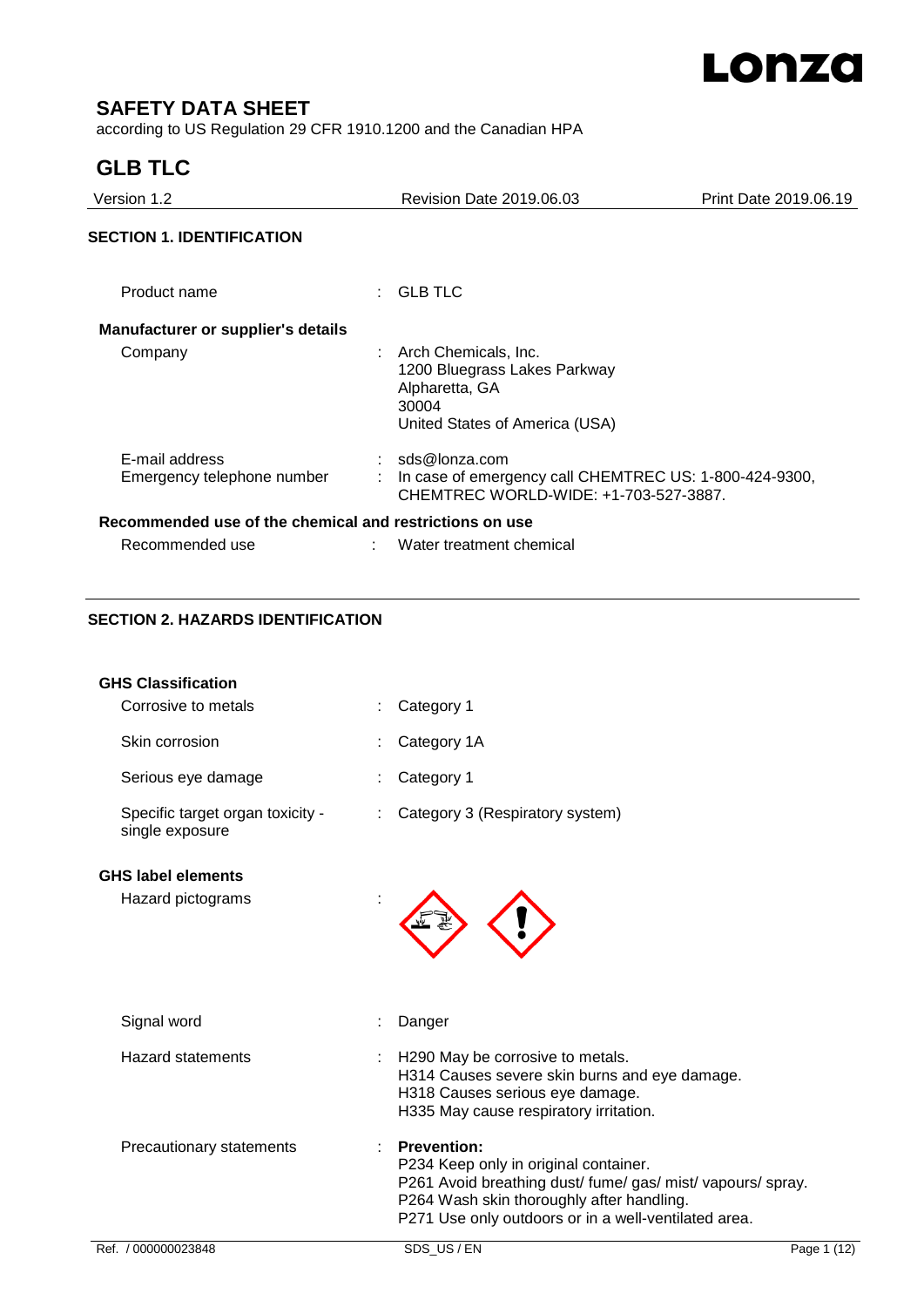

P280 Wear protective gloves/ protective clothing/ eye protection/ face protection. **Response:** 

P301 + P330 + P331 IF SWALLOWED: Rinse mouth. Do NOT induce vomiting.

P303 + P361 + P353 IF ON SKIN (or hair): Take off immediately all contaminated clothing. Rinse skin with water/shower. P304 + P340 + P310 IF INHALED: Remove person to fresh air

and keep comfortable for breathing. Immediately call a POISON CENTER/doctor.

P305 + P351 + P338 + P310 IF IN EYES: Rinse cautiously with water for several minutes. Remove contact lenses, if present and easy to do. Continue rinsing. Immediately call a POISON CENTER/doctor.

P312 Call a POISON CENTER/doctor if you feel unwell. P363 Wash contaminated clothing before reuse.

P390 Absorb spillage to prevent material damage.

#### **Storage:**

P403 + P233 Store in a well-ventilated place. Keep container tightly closed.

P405 Store locked up.

P406 Store in corrosive resistant stainless steel container with a resistant inner liner.

# **Disposal:**

P501 Dispose of contents/ container to an approved waste disposal plant.

## **Other hazards**

None known.

## **SECTION 3. COMPOSITION/INFORMATION ON INGREDIENTS**

Chemical nature : Mixture

# **Hazardous components**

| Chemical name / Synonyms     | ICAS-No.         | Concentration (% w/w) |
|------------------------------|------------------|-----------------------|
| <b>Sulphuric acid</b>        | 7664-93-9        | $10 - 15$             |
| Orthophosphoric acid         | 7664-38-2        | $5 - 10$              |
| Hydrochloric acid (in water) | 7647-01-0        | $5 - 10$              |
| <b>Triton X-100</b>          | $19002 - 93 - 1$ | $1 - 4$               |

# **SECTION 4. FIRST AID MEASURES**

| If inhaled              | IF INHALED: Remove individual to fresh air. Seek medical<br>attention if breathing becomes difficult or if respiratory irritation<br>develops. If not breathing, give artificial respiration. Call for<br>medical assistance.                            |             |
|-------------------------|----------------------------------------------------------------------------------------------------------------------------------------------------------------------------------------------------------------------------------------------------------|-------------|
| In case of skin contact | : IF ON SKIN: Immediately flush skin with plenty of water for 15<br>minutes. If clothing comes in contact with the product, the<br>clothing should be removed immediately and laundered before<br>re-use. Seek medical attention if irritation develops. |             |
| In case of eye contact  | : IF IN EYES: Immediately flush eyes with plenty of water for at<br>least 15 minutes. Seek medical attention immediately.                                                                                                                                |             |
| Ref. / 000000023848     | SDS US/EN                                                                                                                                                                                                                                                | Page 2 (12) |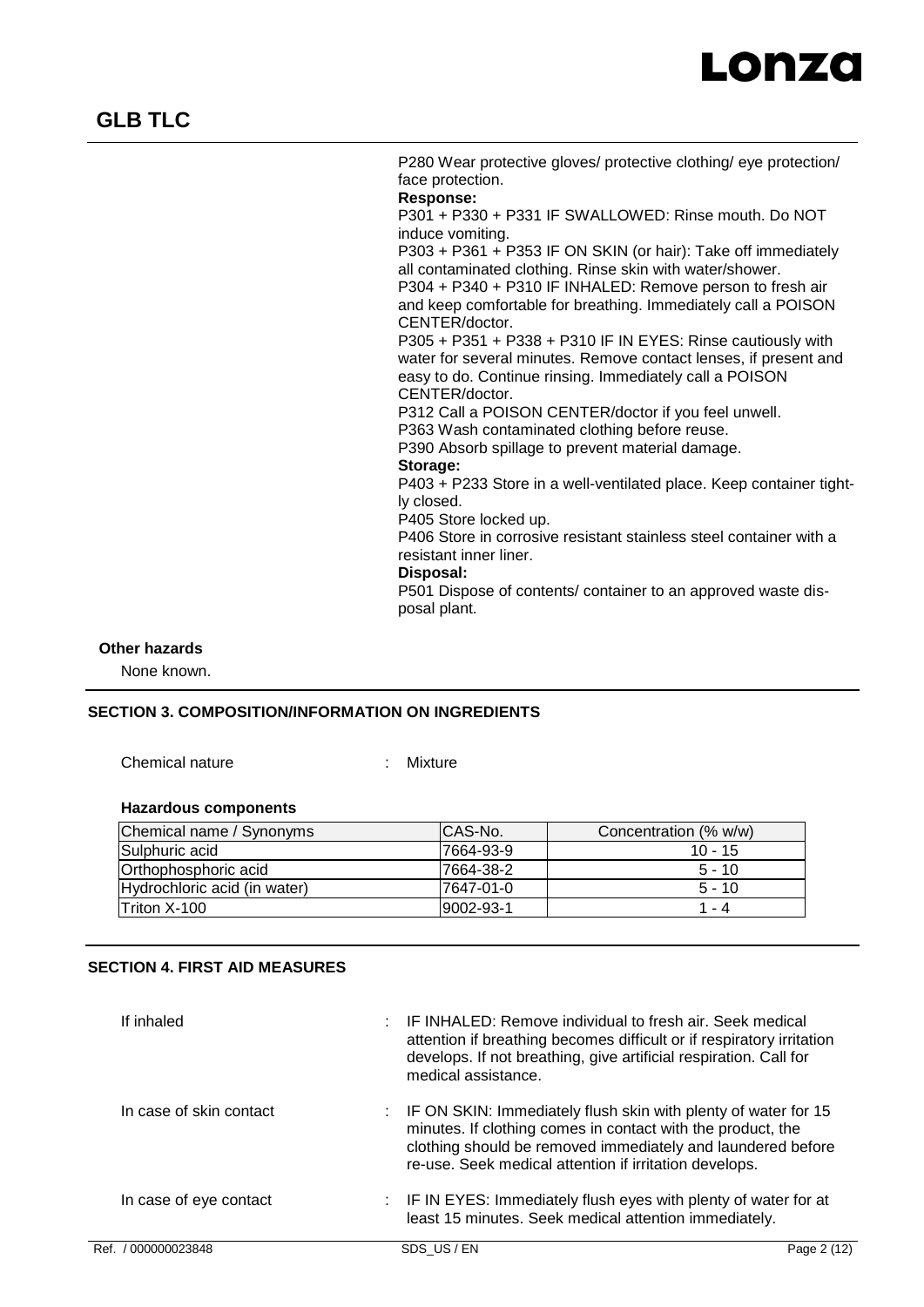# Lonza

| If swallowed                                                     | ÷. | IF SWALLOWED: Call a physician immediately. DO NOT<br>induce vomiting unless directed to do so by a physician. Never<br>give anything by mouth to an unconscious person. |
|------------------------------------------------------------------|----|--------------------------------------------------------------------------------------------------------------------------------------------------------------------------|
| Most important symptoms and ef-<br>fects, both acute and delayed |    | None known.                                                                                                                                                              |
| Notes to physician                                               |    | Probable mucosal damage may contraindicate the use of gas-<br>tric lavage.                                                                                               |

# **SECTION 5. FIREFIGHTING MEASURES**

| Suitable extinguishing media         | : Not Applicable. - Choose extinguishing media suitable for<br>surrounding materials.        |
|--------------------------------------|----------------------------------------------------------------------------------------------|
| Specific hazards during firefighting | Material will not ignite or burn.<br>Reacts with most metals to form flammable hydrogen gas. |

# **SECTION 6. ACCIDENTAL RELEASE MEASURES**

| Personal precautions, protective<br>equipment and emergency proce-<br>dures |    | Stop source of spill as soon as possible and notify appropriate<br>personnel.<br>Utilize emergency response personal protection equipment<br>prior to the start of any response.<br>Evacuate all non-essential personnel.<br>Dispose of spill residues per guidelines under Section 13,<br>Disposal Consideration. |
|-----------------------------------------------------------------------------|----|--------------------------------------------------------------------------------------------------------------------------------------------------------------------------------------------------------------------------------------------------------------------------------------------------------------------|
| Environmental precautions                                                   |    | If the product contaminates rivers and lakes or drains inform<br>respective authorities.                                                                                                                                                                                                                           |
| Methods and materials for contain-<br>ment and cleaning up                  | ÷. | Contain spillage, and then collect with non-combustible ab-<br>sorbent material, (e.g. sand, earth, diatomaceous earth, ver-<br>miculite) and place in container for disposal according to local<br>/ national regulations (see section 13).<br>Do not flush into surface water or sanitary sewer system.          |

# **SECTION 7. HANDLING AND STORAGE**

| Advice on safe handling     | : Do not take internally. Avoid contact with skin, eyes and cloth-<br>ing. Upon contact with skin or eyes, wash off with water.<br>Avoid breathing mist or vapor. |
|-----------------------------|-------------------------------------------------------------------------------------------------------------------------------------------------------------------|
| Conditions for safe storage | : Store in a cool dry ventilated location, away from sources of<br>ignition or other incompatible conditions and chemicals. Keep<br>container(s) closed.          |

# **SECTION 8. EXPOSURE CONTROLS/PERSONAL PROTECTION**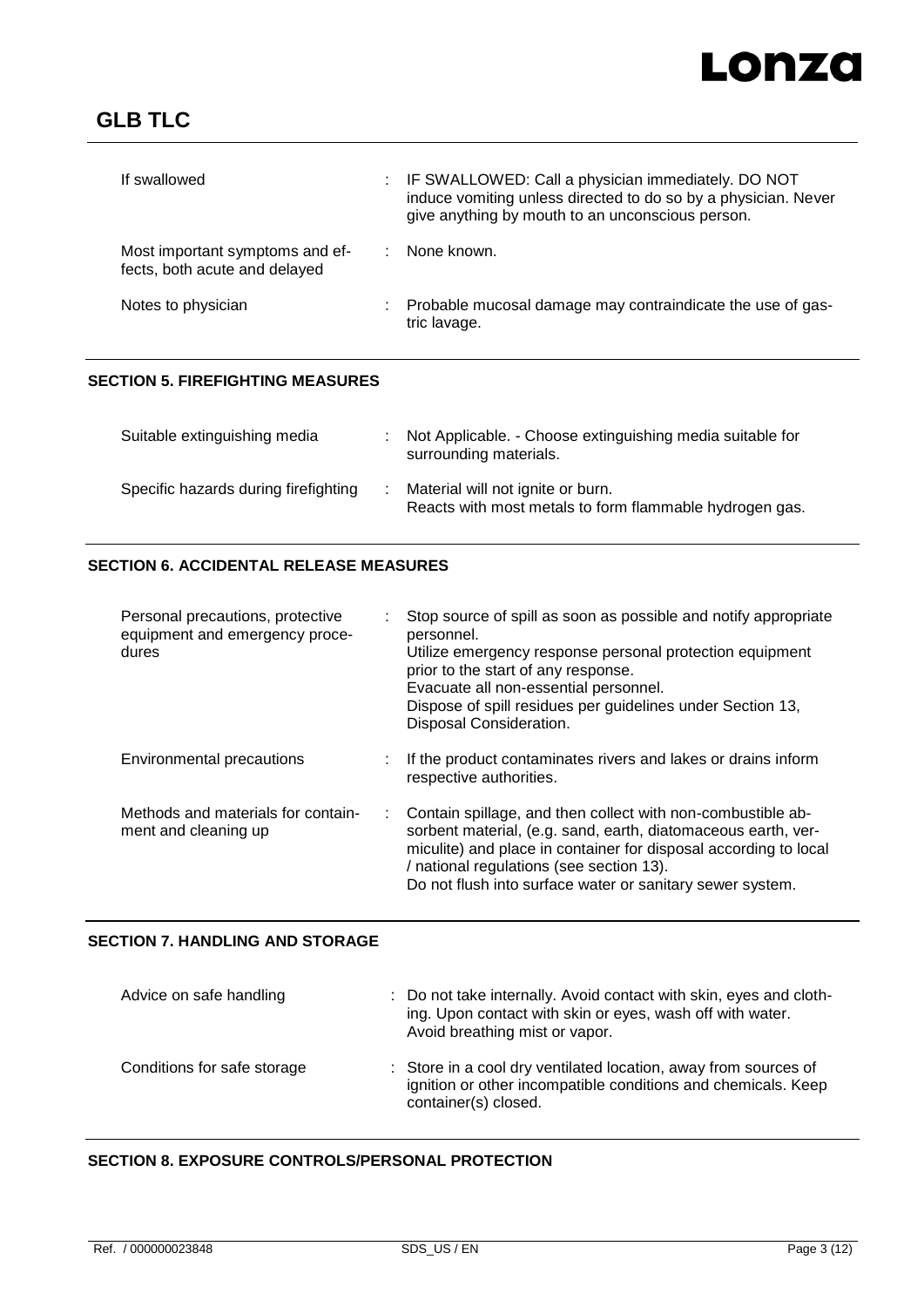

| Components with workplace control parameters |           |                                     |                                                               |              |  |
|----------------------------------------------|-----------|-------------------------------------|---------------------------------------------------------------|--------------|--|
| Components                                   | CAS-No.   | Value type<br>(Form of<br>exposure) | Control parame-<br>ters / Permissi-<br>ble concentra-<br>tion | <b>Basis</b> |  |
| Sulphuric acid                               | 7664-93-9 | (Thoracic<br>fraction.)             |                                                               | <b>ACGIH</b> |  |
|                                              |           | TWA (Tho-<br>racic frac-<br>tion.)  | $0.2$ mg/m $3$                                                | <b>ACGIH</b> |  |
|                                              |           | <b>REL</b>                          | 1 $mg/m3$                                                     | NIOSH/GUIDE  |  |
| Orthophosphoric acid                         | 7664-38-2 | TWA                                 | 1 $mg/m3$                                                     | ACGIH        |  |
|                                              |           | <b>STEL</b>                         | $3$ mg/m $3$                                                  | <b>ACGIH</b> |  |
|                                              |           | <b>REL</b>                          | 1 $mg/m3$                                                     | NIOSH/GUIDE  |  |
|                                              |           | <b>STEL</b>                         | $3$ mg/m $3$                                                  | NIOSH/GUIDE  |  |
| Hydrochloric acid (in water)                 | 7647-01-0 |                                     | 2 ppm                                                         | <b>ACGIH</b> |  |
|                                              |           | Ceil Time                           | 5 ppm<br>$7$ mg/m $3$                                         | NIOSH/GUIDE  |  |

**Engineering measures** : Local exhaust ventilation or other engineering controls are normally required when handling or using this product to keep airborne exposures below the TLV, PEL or other recommended exposure limit.

# **Personal protective equipment**

Respiratory protection : Wear a NIOSH approved respirator if levels above the exposure limits are possible.

Hand protection

| <b>Remarks</b>           | Wear impervious gloves, boots and apron to avoid skin con-<br>÷<br>tact. A full impervious suit is recommended if exposure is<br>possible to a large portion of the body. |
|--------------------------|---------------------------------------------------------------------------------------------------------------------------------------------------------------------------|
| Eye protection           | Use chemical goggles and a faceshield.                                                                                                                                    |
| Skin and body protection | Neoprene<br>butyl-rubber<br>Natural Rubber                                                                                                                                |
| Protective measures      | An eye wash and safety shower should be provided in the<br>immediate work area.                                                                                           |

# **SECTION 9. PHYSICAL AND CHEMICAL PROPERTIES**

| Appearance      | ÷  | liquid            |
|-----------------|----|-------------------|
| Colour          | ÷  | light yellow      |
| Odour           | ÷  | mild              |
| Odour Threshold | ÷. | no data available |
| рH              |    | $: 0 - 2$         |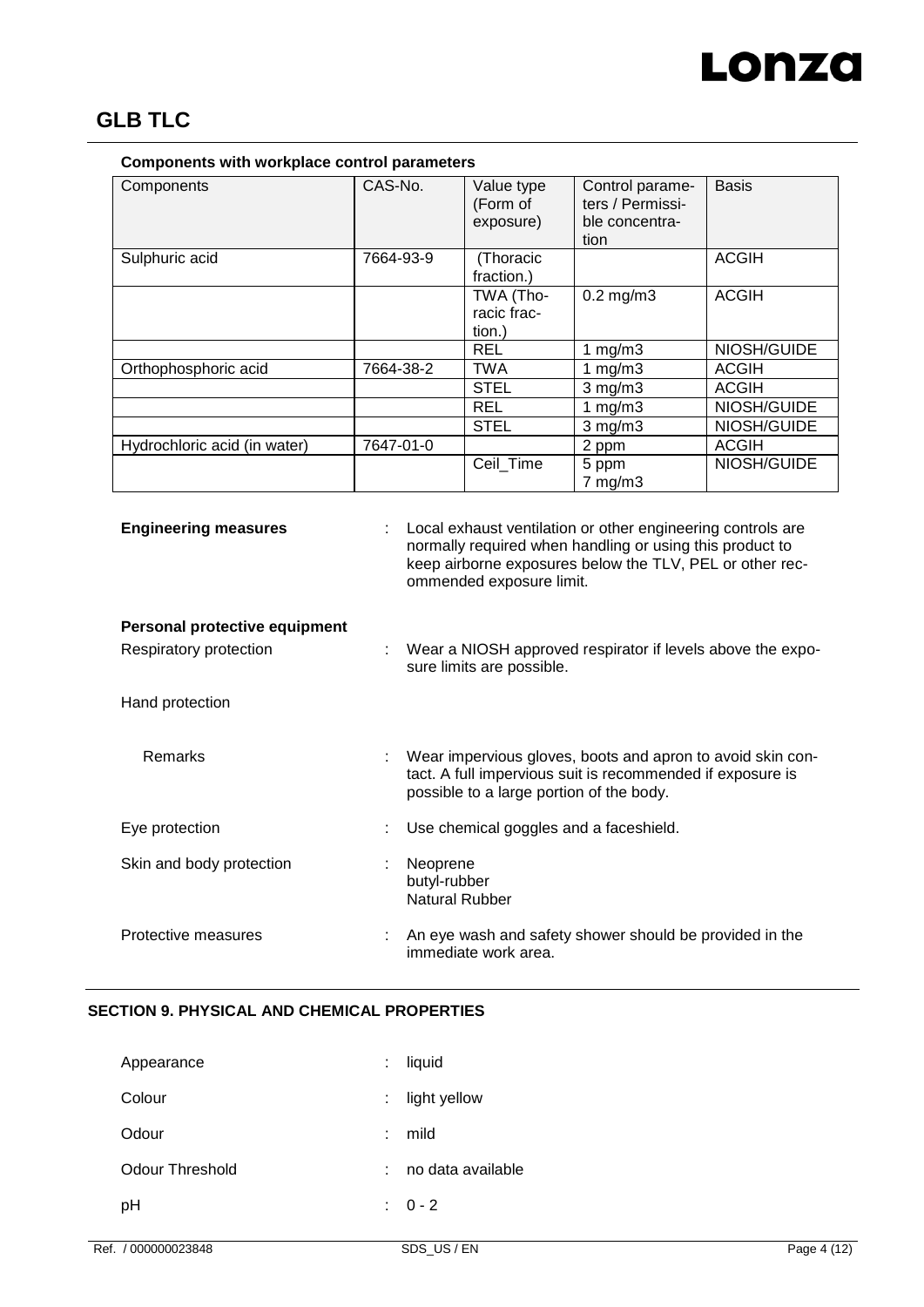# Lonza

# **GLB TLC**

| Melting point/freezing point           |               | no data available                                                                |
|----------------------------------------|---------------|----------------------------------------------------------------------------------|
| Boiling point/boiling range            |               | no data available                                                                |
| Flash point                            |               | no data available                                                                |
| Evaporation rate                       |               | no data available                                                                |
| Flammability (solid, gas)              |               | Product is not known to be flammable, combustible, pyrophor-<br>ic or explosive. |
| Flammability (liquids)                 |               | no data available                                                                |
| Upper explosion limit                  |               | no data available                                                                |
| Lower explosion limit                  |               | no data available                                                                |
| Vapour pressure                        |               | no data available                                                                |
| Relative vapour density                |               | no data available                                                                |
| Relative density                       |               | $1.1 - 1.2$                                                                      |
| Density                                |               | no data available                                                                |
| Water solubility                       |               | soluble                                                                          |
| Partition coefficient: n-octanol/water | $\mathcal{L}$ | no data available                                                                |
| Auto-ignition temperature              | ÷.            | no data available                                                                |
| Decomposition temperature              |               | no data available                                                                |
| Viscosity, dynamic                     |               | no data available                                                                |
| Viscosity, kinematic                   |               | no data available                                                                |
| Oxidizing properties                   |               | no data available                                                                |

# **SECTION 10. STABILITY AND REACTIVITY**

| Conditions to avoid                | Sparks, open flame, other ignition sources, and elevated tem-<br>peratures.   |
|------------------------------------|-------------------------------------------------------------------------------|
| Incompatible materials             | Strong oxidizing agents<br><b>Bases</b><br>Amines<br><b>Metals</b><br>Alkalis |
| Hazardous decomposition products : | Hydrogen chloride                                                             |

# **SECTION 11. TOXICOLOGICAL INFORMATION**

Information on likely routes of expo- : Inhalation, skin, eyes, ingestion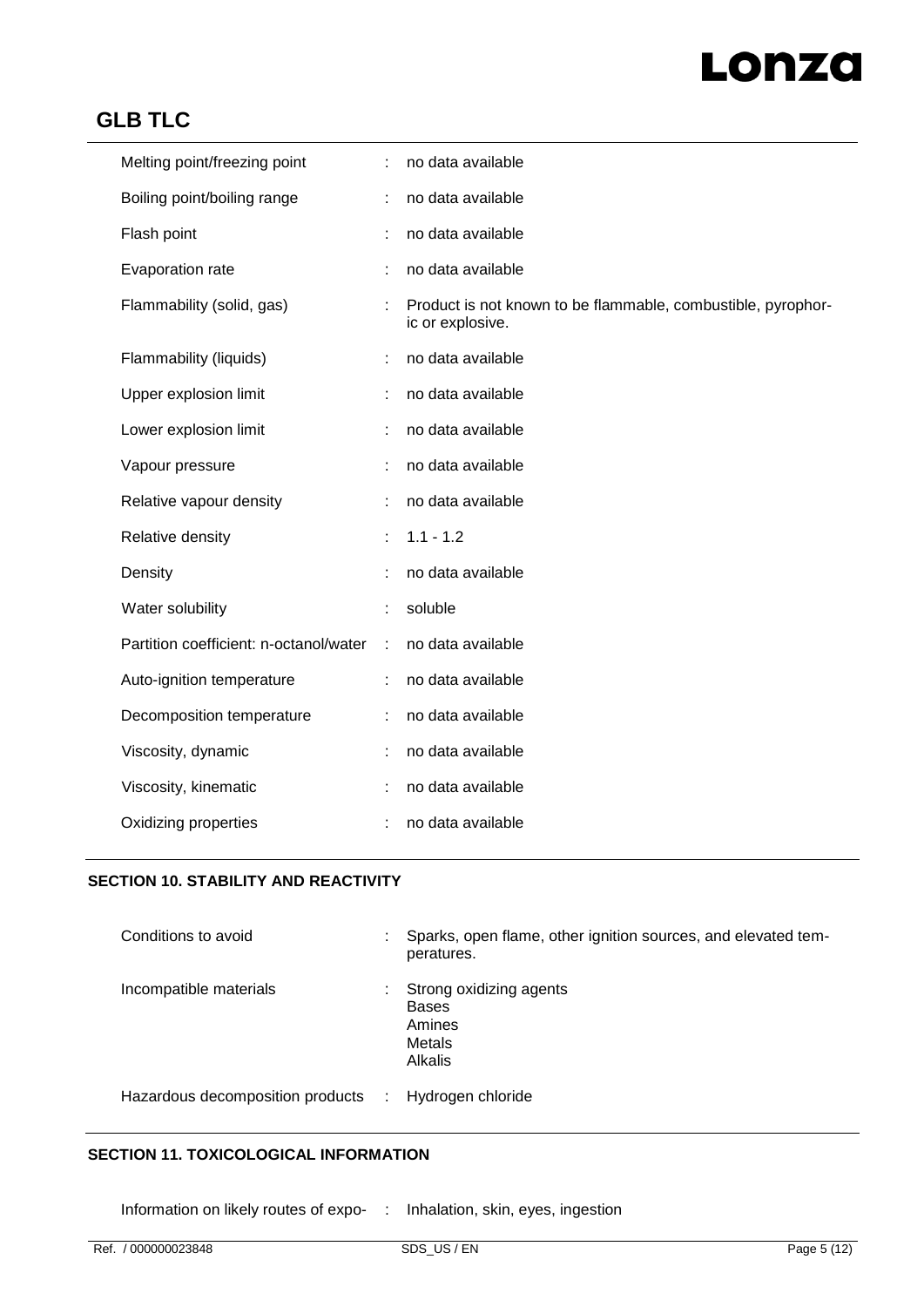

| ۰.<br>۰.<br>$-$<br>- |  |
|----------------------|--|
|----------------------|--|

# **Acute toxicity**

| Acute oral toxicity | : LD50 (Rat): Believed to be approximately 4,800 mg/kg |
|---------------------|--------------------------------------------------------|
|---------------------|--------------------------------------------------------|

Acute dermal toxicity : LD50 (Rabbit): Believed to be > 2,000 mg/kg

## **Skin corrosion/irritation**

Assessment: Corrosive Remarks: Expected to be corrosive

## **Serious eye damage/eye irritation**

Result: Corrosive Remarks: May cause irreversible eye damage.

#### **Respiratory or skin sensitisation**

Remarks: This material is not known or reported to be a skin or respiratory sensitizer.

#### **Carcinogenicity**

Remarks: The International Agency for Research on Cancer (IARC) has determined that occupational exposure to strong inorganic acid mists containing sulfuric acid is carcinogenic to humans (group 1).

| <b>IARC</b>  | Group 1: Carcinogenic to humans                                                                                             |           |
|--------------|-----------------------------------------------------------------------------------------------------------------------------|-----------|
|              | Sulphuric acid                                                                                                              | 7664-93-9 |
| <b>OSHA</b>  | No component of this product present at levels greater than or<br>equal to 0.1% is on OSHA's list of regulated carcinogens. |           |
| <b>NTP</b>   | Known to be human carcinogen                                                                                                |           |
|              | Sulphuric acid                                                                                                              | 7664-93-9 |
| <b>ACGIH</b> | Suspected human carcinogen                                                                                                  |           |
|              | Sulphuric acid                                                                                                              | 7664-93-9 |

# **SECTION 12. ECOLOGICAL INFORMATION**

| <b>Ecotoxicity</b><br>no data available                                             |  |
|-------------------------------------------------------------------------------------|--|
| Persistence and degradability<br>no data available                                  |  |
| <b>Bioaccumulative potential</b>                                                    |  |
| <b>Components:</b>                                                                  |  |
| Sulphuric acid:<br>Partition coefficient: n-octanol/water : Remarks: Not applicable |  |
| <b>Triton X-100:</b><br>Partition coefficient: n-octanol/water : log Pow: 2.7       |  |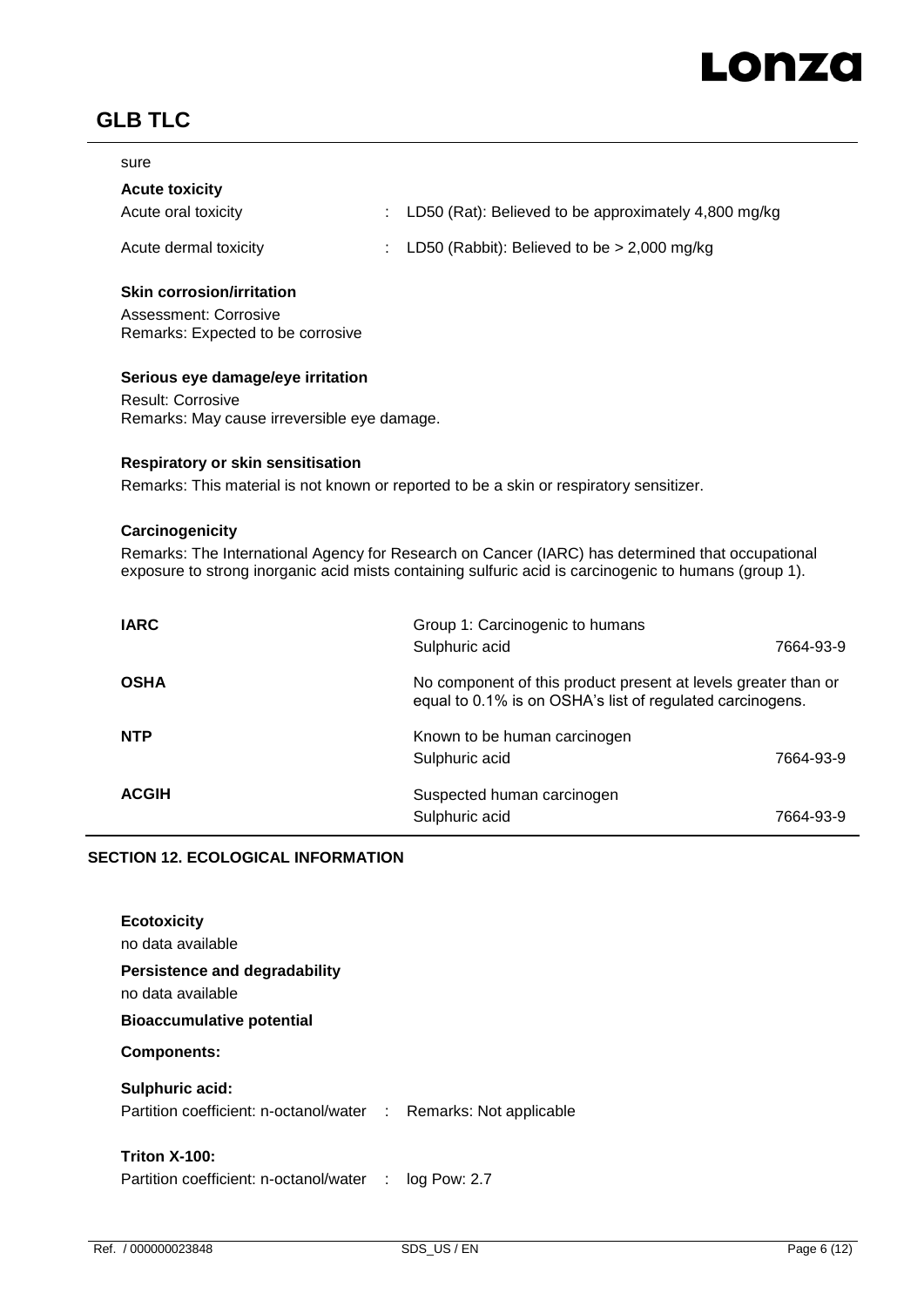

| <b>Mobility in soil</b><br>no data available |                                                                                                                                                                                                                                                                                                               |
|----------------------------------------------|---------------------------------------------------------------------------------------------------------------------------------------------------------------------------------------------------------------------------------------------------------------------------------------------------------------|
| Other adverse effects                        |                                                                                                                                                                                                                                                                                                               |
| Ozone-Depletion Potential                    | Regulation: US. EPA Clean Air Act (CAA) Section 602 Ozone-<br>Depleting Substances (40 CFR 82, Subpt. A, App A & B)<br>Remarks: This product neither contains, nor was manufac-<br>tured with a Class I or Class II ODS as defined by the U.S.<br>Clean Air Act Section 602 (40 CFR 82, Subpt. A, App.A + B). |
| Additional ecological information            | Because of the low pH of this product, it would be expected to<br>produce significant ecotoxicity upon exposure to aquatic or-<br>ganisms and aquatic systems.<br>No data for product. Individual constituents are as follows:                                                                                |

# **SECTION 13. DISPOSAL CONSIDERATIONS**

|  | <b>Disposal methods</b> |
|--|-------------------------|
|--|-------------------------|

| Waste from residues | : If this product becomes a waste, it meets the criteria of a haz-<br>ardous waste as defined under 40 CFR 261 and would have<br>the following EPA hazardous waste number: D002.<br>As a hazardous liquid waste it must be disposed of in accord- |
|---------------------|---------------------------------------------------------------------------------------------------------------------------------------------------------------------------------------------------------------------------------------------------|
|                     | ance with local, state and federal regulations.                                                                                                                                                                                                   |

# **SECTION 14. TRANSPORT INFORMATION**

# **DOT**

| UN number                                     |      | 1760                                                               |
|-----------------------------------------------|------|--------------------------------------------------------------------|
| Proper shipping name                          |      | : Corrosive liquids, n.o.s.<br>(Sulphuric acid, hydrochloric acid) |
| <b>Transport hazard class</b>                 | : 8  |                                                                    |
| Packing group                                 | : II |                                                                    |
| Labels                                        | : 8  |                                                                    |
| <b>Emergency Response Guidebook</b><br>Number |      | : 154                                                              |
| <b>Environmental hazards</b>                  |      | no                                                                 |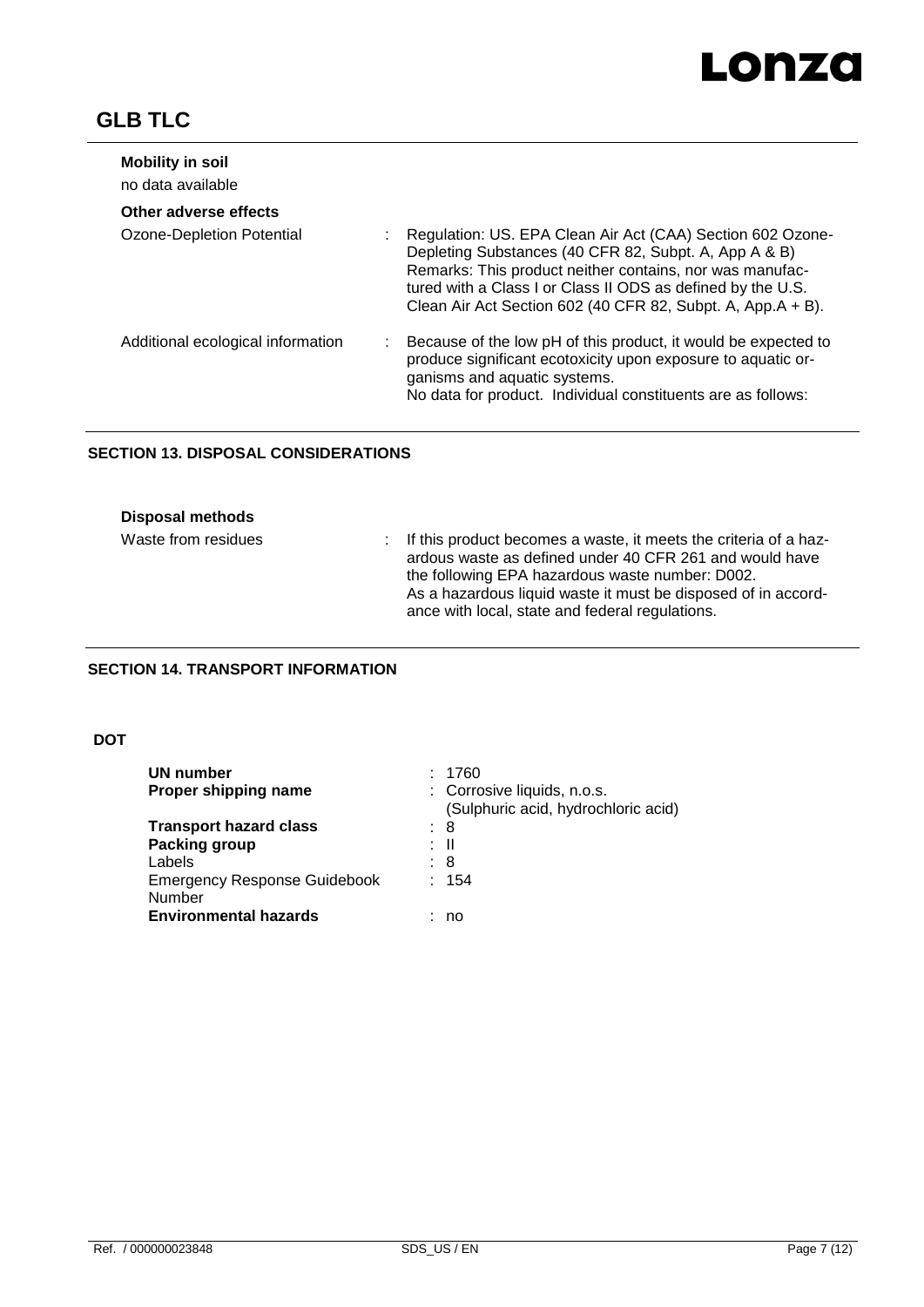

# **TDG**

| UN number<br>Proper shipping name | 1760<br>: CORROSIVE LIQUID, N.O.S.<br>(Sulphuric acid, hydrochloric acid) |
|-----------------------------------|---------------------------------------------------------------------------|
| <b>Transport hazard class</b>     | : 8                                                                       |
| Packing group                     | ÷Ш                                                                        |
| Labels                            | : 8                                                                       |
| <b>Environmental hazards</b>      | no                                                                        |
|                                   |                                                                           |
|                                   |                                                                           |

# **IATA**

| UN number                     | : 1760                              |
|-------------------------------|-------------------------------------|
| Proper shipping name          | : Corrosive liquid, n.o.s.          |
|                               | (Sulphuric acid, hydrochloric acid) |
| <b>Transport hazard class</b> | : 8                                 |
| Packing group                 | : II                                |
| Labels                        | : 8                                 |
| <b>Environmental hazards</b>  | no                                  |

# **IMDG**

| <b>UN number</b>              | : 1760                              |
|-------------------------------|-------------------------------------|
| Proper shipping name          | : Corrosive liquid, n.o.s.          |
|                               | (Sulphuric acid, hydrochloric acid) |
| <b>Transport hazard class</b> | : 8                                 |
| Packing group                 | : II                                |
| Labels                        | : 8                                 |
| EmS Number 1                  | $F-A$                               |
| EmS Number 2                  | : S-B                               |
| <b>Environmental hazards</b>  | : Marine pollutant: no              |

# **ADR**

| UN number<br>Proper shipping name   | 1760<br>: CORROSIVE LIQUID, N.O.S.<br>(Sulphuric acid, hydrochloric acid) |
|-------------------------------------|---------------------------------------------------------------------------|
| <b>Transport hazard class</b>       | : 8                                                                       |
| <b>Packing group</b>                | : II                                                                      |
| <b>Classification Code</b>          | : C9                                                                      |
| <b>Hazard Identification Number</b> | : 80                                                                      |
| Labels                              | : 8                                                                       |
| <b>Environmental hazards</b>        | no                                                                        |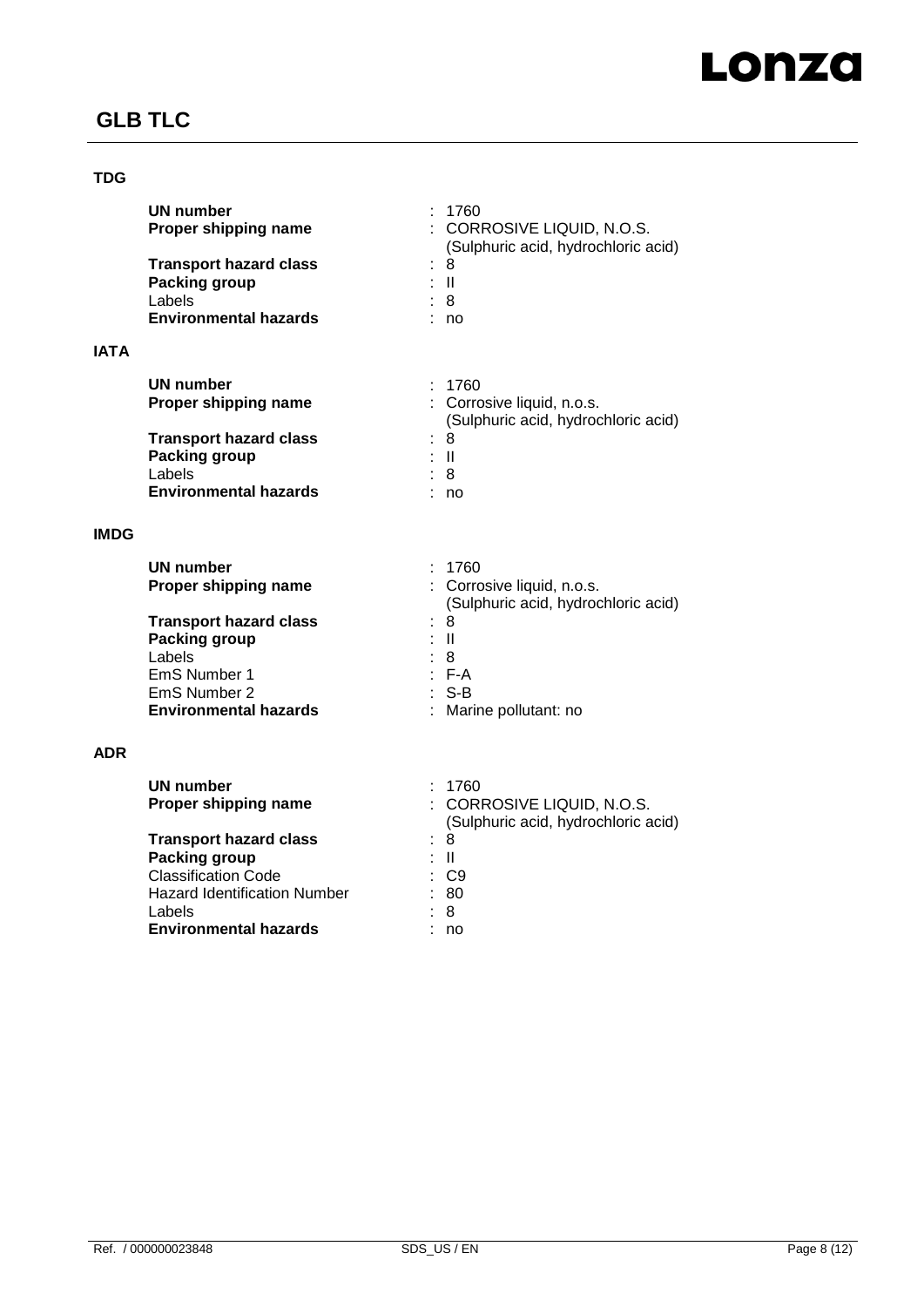## **RID**

| UN number                                                                        |    | : 1760                                                            |
|----------------------------------------------------------------------------------|----|-------------------------------------------------------------------|
| Proper shipping name                                                             |    | : CORROSIVE LIQUID, N.O.S.<br>(Sulphuric acid, hydrochloric acid) |
| <b>Transport hazard class</b>                                                    | t. | 8                                                                 |
| Packing group                                                                    |    | : II                                                              |
| <b>Classification Code</b>                                                       |    | : C9                                                              |
| <b>Hazard Identification Number</b>                                              |    | : 80                                                              |
| Labels                                                                           |    | : 8                                                               |
| <b>Environmental hazards</b>                                                     |    | no                                                                |
|                                                                                  |    |                                                                   |
| Special precautions for user                                                     |    | none                                                              |
| Transport in bulk according to An-<br>nex II of MARPOL 73/78 and the IBC<br>Code |    | $:$ Not applicable                                                |

# **SECTION 15. REGULATORY INFORMATION**

# **EPCRA - Emergency Planning and Community Right-to-Know Act**

## **CERCLA Reportable Quantity**

| Components     | CAS-No.   | Component RQ<br>(lbs) | Calculated<br>product RQ<br>(lbs) |
|----------------|-----------|-----------------------|-----------------------------------|
| Sulphuric acid | 7664-93-9 | 1000                  | 7168                              |

# **SARA 304 Extremely Hazardous Substances Reportable Quantity**

| Components     | CAS-No.   | Component RQ<br>(lbs) | Calculated<br>product RQ<br>(lbs) |
|----------------|-----------|-----------------------|-----------------------------------|
| Sulphuric acid | 7664-93-9 | 1000                  | 7168                              |

#### **SARA 311/312 Hazards**

See above: SECTION 2. Hazard Identification-GHS Classification

# **SARA 302 Extremely Hazardous Substances Threshold Planning Quantity**

| -<br>Components   | CAS-No.   | Concentration                             |
|-------------------|-----------|-------------------------------------------|
| Sulphuric<br>acıd | 7664-93-9 | $\overline{\phantom{0}}$<br>%<br>10<br>15 |

# **SARA 313**

| Components                   | CAS-No.   | Concentration |
|------------------------------|-----------|---------------|
| Sulphuric acid               | 7664-93-9 | 15 %<br>10 -  |
| Hydrochloric acid (in water) | 7647-01-0 | 10%<br>∽      |

# **Clean Air Act**

This product neither contains, nor was manufactured with a Class I or Class II ODS as defined by the U.S. Clean Air Act Section 602 (40 CFR 82, Subpt. A, App.A + B).

The following chemical(s) are listed as HAP under the U.S. Clean Air Act, Section 12 (40 CFR 61):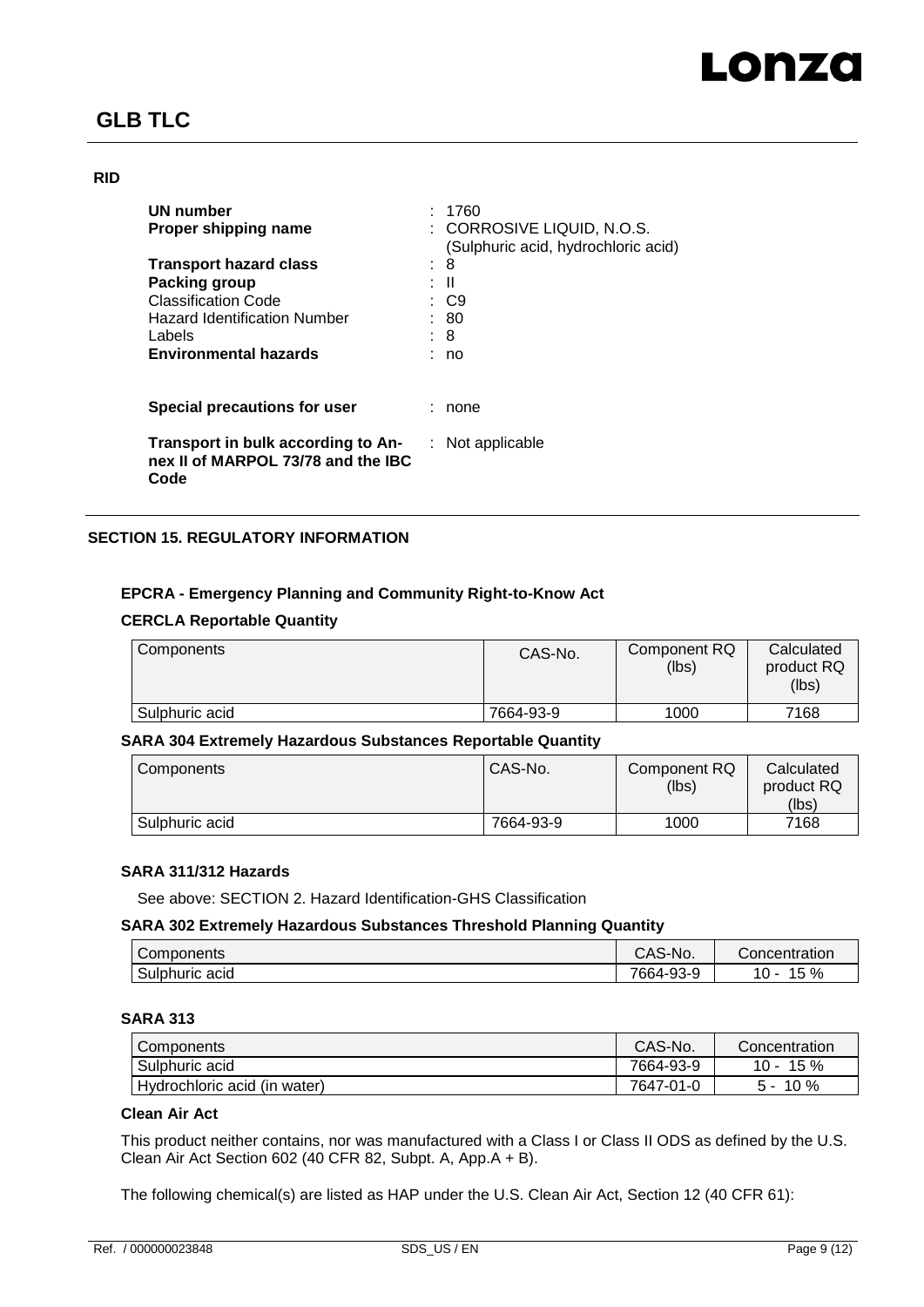

| Components                          | CAS-No.              | Concentration |
|-------------------------------------|----------------------|---------------|
| <br>Hydrochloric acid<br>(in water) | 764,<br>ົາ1-ບ<br>. н | $0\%$         |

The following chemical(s) are listed under the U.S. Clean Air Act Section 112(r) for Accidental Release Prevention (40 CFR 68.130, Subpart F):

| I Components                 | CAS-No.   | Concentration |
|------------------------------|-----------|---------------|
| Sulphuric acid               | 7664-93-9 | 15%<br>$10 -$ |
| Hydrochloric acid (in water) | 7647-01-0 | $10\%$<br>. - |

This product does not contain any chemicals listed under the U.S. Clean Air Act Section 111 SOCMI Intermediate or Final VOC's (40 CFR 60.489).

This product does not contain any VOC exemptions listed under the U.S. Clean Air Act Section 450.

## **Clean Water Act**

The following Hazardous Chemicals are listed under the U.S. CleanWater Act, Section 311, Table 117.3:

| Components                   | CAS-No.   | Component RQ |
|------------------------------|-----------|--------------|
|                              |           | (lbs)        |
| Sulphuric acid               | 7664-93-9 | 1000         |
| Orthophosphoric acid         | 7664-38-2 | 5000         |
| Hydrochloric acid (in water) | 7647-01-0 | 5000         |

The following Hazardous Substances are listed under the U.S. CleanWater Act, Section 311, Table 116.4A:

| Components                   | CAS-No.   | Concentration |
|------------------------------|-----------|---------------|
| Sulphuric acid               | 7664-93-9 | $10 - 15 \%$  |
| Orthophosphoric acid         | 7664-38-2 | $5 - 10 \%$   |
| Hydrochloric acid (in water) | 7647-01-0 | $5 - 10 \%$   |

This product does not contain any toxic pollutants listed under the U.S. Clean Water Act Section 307

#### **US State Regulations**

#### **Massachusetts Right To Know**

| Components                   | CAS-No.   |
|------------------------------|-----------|
| Sulphuric acid               | 7664-93-9 |
| l Orthophosphoric acid       | 7664-38-2 |
| Hydrochloric acid (in water) | 7647-01-0 |

## **Pennsylvania Right To Know**

| Components                   | CAS-No.   |
|------------------------------|-----------|
| Sulphuric acid               | 7664-93-9 |
| l Orthophosphoric acid       | 7664-38-2 |
| Hydrochloric acid (in water) | 7647-01-0 |

#### **New Jersey Right To Know**

| <b>Components</b>            | CAS-No.   |
|------------------------------|-----------|
| Sulphuric acid               | 7664-93-9 |
| l Orthophosphoric acid       | 7664-38-2 |
| Hydrochloric acid (in water) | 7647-01-0 |
| Triton X-100                 | 9002-93-1 |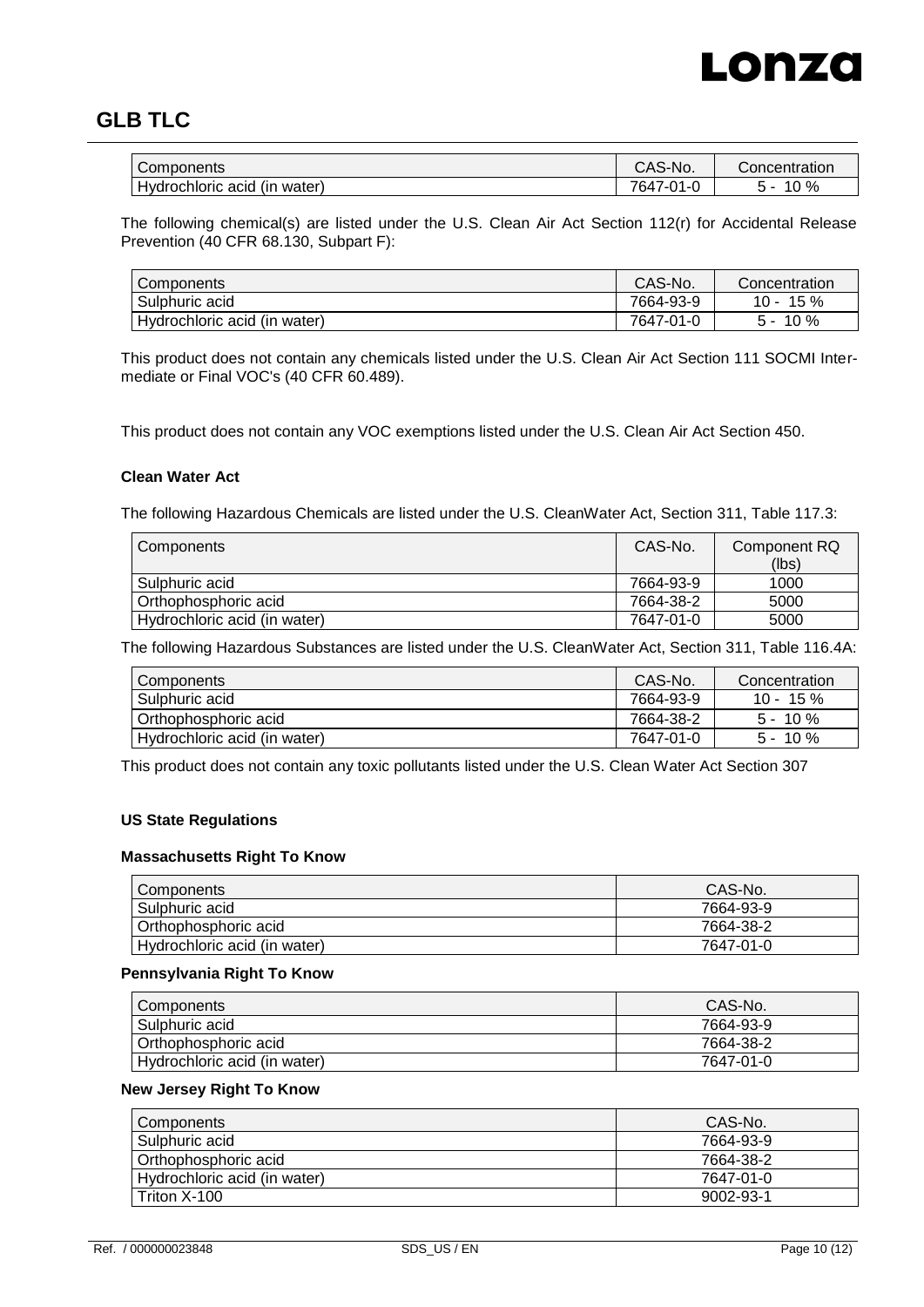## **California Prop. 65**

This product does not contain any chemicals known to State of California to cause cancer, birth defects, or any other reproductive harm.

## **Canadian lists**

#### **NPRI**

| Components                   | CAS-No.   |
|------------------------------|-----------|
| Sulphuric acid               | 7664-93-9 |
| Hydrochloric acid (in water) | 7647-01-0 |
| Triton X-100                 | 9002-93-1 |

#### **The components of this product are reported in the following inventories:**

TSCA **:** The components of this product are listed on the TSCA Inventory of Existing Chemical Substances.

## **SECTION 16. OTHER INFORMATION**

## **Full text of other abbreviations**

| <b>ACGIH</b> | : US. ACGIH Threshold Limit Values            |
|--------------|-----------------------------------------------|
| NIOSH/GUIDE  | : US. NIOSH: Pocket Guide to Chemical Hazards |

AICS - Australian Inventory of Chemical Substances; ASTM - American Society for the Testing of Materials; bw - Body weight; CERCLA - Comprehensive Environmental Response, Compensation, and Liability Act; CMR - Carcinogen, Mutagen or Reproductive Toxicant; DIN - Standard of the German Institute for Standardisation; DOT - Department of Transportation; DSL - Domestic Substances List (Canada); ECx - Concentration associated with x% response; EHS - Extremely Hazardous Substance; ELx - Loading rate associated with x% response; EmS - Emergency Schedule; ENCS - Existing and New Chemical Substances (Japan); ErCx - Concentration associated with x% growth rate response; ERG - Emergency Response Guide; GHS - Globally Harmonized System; GLP - Good Laboratory Practice; HMIS - Hazardous Materials Identification System; IARC - International Agency for Research on Cancer; IATA - International Air Transport Association; IBC - International Code for the Construction and Equipment of Ships carrying Dangerous Chemicals in Bulk; IC50 - Half maximal inhibitory concentration; ICAO - International Civil Aviation Organization; IECSC - Inventory of Existing Chemical Substances in China; IMDG - International Maritime Dangerous Goods; IMO - International Maritime Organization; ISHL - Industrial Safety and Health Law (Japan); ISO - International Organisation for Standardization; KECI - Korea Existing Chemicals Inventory; LC50 - Lethal Concentration to 50 % of a test population; LD50 - Lethal Dose to 50% of a test population (Median Lethal Dose); MARPOL - International Convention for the Prevention of Pollution from Ships; MSHA - Mine Safety and Health Administration; n.o.s. - Not Otherwise Specified; NFPA - National Fire Protection Association; NO(A)EC - No Observed (Adverse) Effect Concentration; NO(A)EL - No Observed (Adverse) Effect Level; NOELR - No Observable Effect Loading Rate; NTP - National Toxicology Program; NZIoC - New Zealand Inventory of Chemicals; OECD - Organization for Economic Co-operation and Development; OPPTS - Office of Chemical Safety and Pollution Prevention; PBT - Persistent, Bioaccumulative and Toxic substance; PICCS - Philippines Inventory of Chemicals and Chemical Substances; (Q)SAR - (Quantitative) Structure Activity Relationship; RCRA - Resource Conservation and Recovery Act; REACH - Regulation (EC) No 1907/2006 of the European Parliament and of the Council concerning the Registration, Evaluation, Authorisation and Restriction of Chemicals; RQ - Reportable Quantity; SADT - Self-Accelerating Decomposition Temperature; SARA - Superfund Amendments and Reauthorization Act; SDS - Safety Data Sheet; TCSI - Taiwan Chemical Substance Inventory; TSCA - Toxic Substances Control Act (United States); UN - United Nations; UNRTDG - United Nations Recommendations on the Transport of Dangerous Goods; vPvB - Very Persistent and Very Bioaccumulative